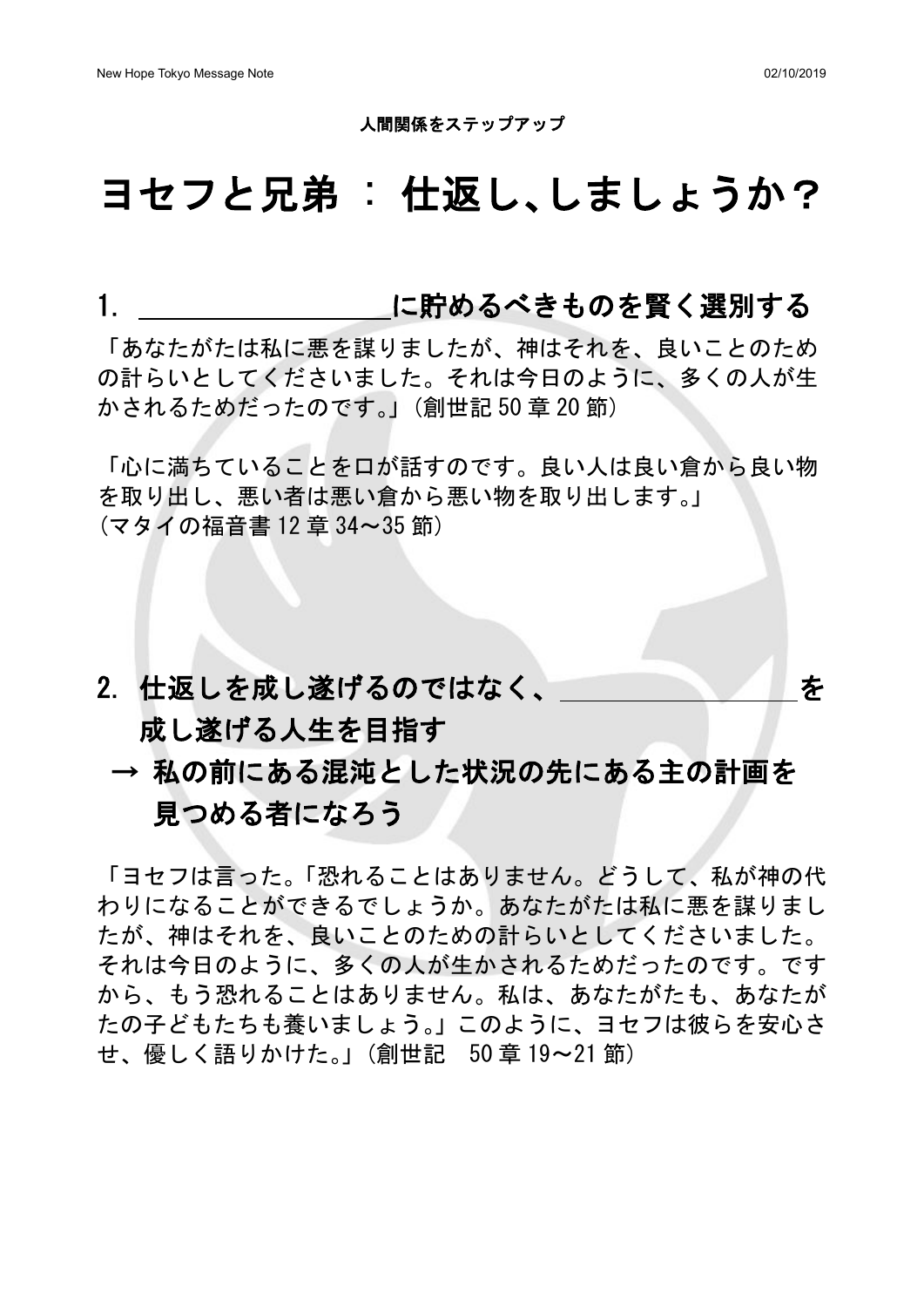#### **Relationship Matters**

# **Joseph & Brothers: GET EVEN**

#### **1. Wisely select what to store**

"**You intended to harm me, but God intended it for good to accomplish what is now being done, the saving of many lives.** " **(Genesis 50:20 NIV)**

"**For the mouth speaks what the heart is fullof. A good man brings good things out of the good stored up in him, and an evil man brings evil things out of the evil stored up in him.**" **(Matthew 12:34-35 NIV)**

## **2. Aim to live a life carrying through rather than getting even** →**Focus on the Lord**'**s plan which is beyond the chaotic situation in front of me**

"**19 But Joseph said to them,** "**Don**'**t be afraid. Am I in the place of God? 20 You intended to harm me, but God intended it for good to accomplish what is now being done, the saving of many lives. 21 So then, don**'**t be afraid. I willprovide for you and your children.** " **And he reassured themand spoke kindly to them.**" **(Genesis 50:19-21 NIV)**